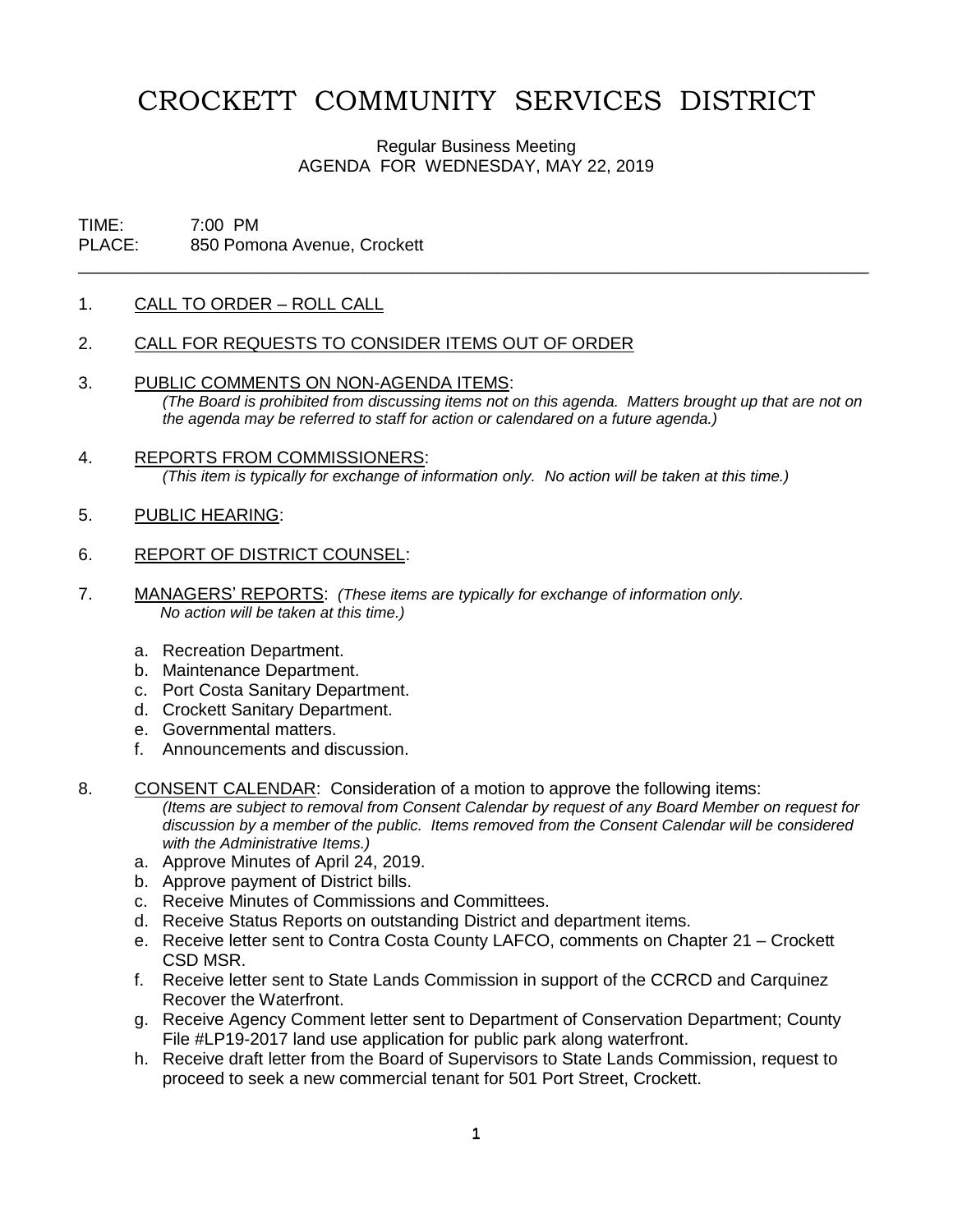# 9. ADMINISTRATIVE:

- a. Consider consent Items removed from Consent Calendar.
- b. Review and authorize the release of a Request for Proposal (RFP) seeking contractual services for financial audit for fiscal year 2018-19 with option to renew for two additional fiscal years periods, 2019-20 and 2020-21, to be circulated for competitive bidding.
- c. Consider Resolution No. 18/19-18 authorizing the General Manager to renew group short and long-term disability insurance with the Lincoln National Life Insurance Company.
- d. Consider Resolution No. 18/19-19 levying an annual Recreation Special Tax for FY 2019/20 in the amount of \$110.00 on all residential parcels.
- e. Consider Resolution No. 18/19-20 confirming publication of Ordinance No. 19-1 establishing informal bidding procedures under the Uniform Public Construction Cost Accounting Act.
- f. Approve Additional Services Request (ASR) #2 with Holmes Structures in the amount of \$4,000 for Memorial Hall structural engineering design services to provide deep foundation system utilizing drilled, cast-in-place concrete piers with structural drawings, calculations, and specifications sufficient for bidding. Include in approval motion directing staff to develop bid documents for project identified as Seismic Phase 1 MH-1901.

# 10. BUDGET AND FINANCE:

Consider monthly Summary Worksheets and Investment Reports and staff report on financial matters.

### 11. REPORTS FROM BOARD MEMBERS:

*(These items are typically for exchange of information only. No action will be taken at this time.)*

- a. Personnel Committee Members Barassi, Bartlebaugh, Burnett, Cusack, Sutton and Wilson
- b. Budget & Finance Committee Members Mackenzie and Peterson
- c. Ad Hoc Committees:
- d. Inter-agency meetings:

# 12. FUTURE AGENDA ITEMS:

Public hearing to approve the rate charges and method of collection (June). Adopt budget for FY 2019/20 (June). Adopt annual appropriations limit (June) Adopt purchasing procedures and spending limits. Adopt policy for use of private devices and e-accounts. Develop policy on proposals for new programs without established funding. Consider Ad Hoc Committee on long range planning.

13. BOARD COMMENTS:

# 14. ADJOURNMENT to June 26, 2019

You will find the Minutes of this meeting posted on our website at [www.town.crockett.ca.us](http://www.town.crockett.ca.us/)  Visit our website for more information on meetings and activities of the Crockett Community Services District and the towns of Crockett and Port Costa on the picturesque Carquinez Strait of the San Francisco Bay.